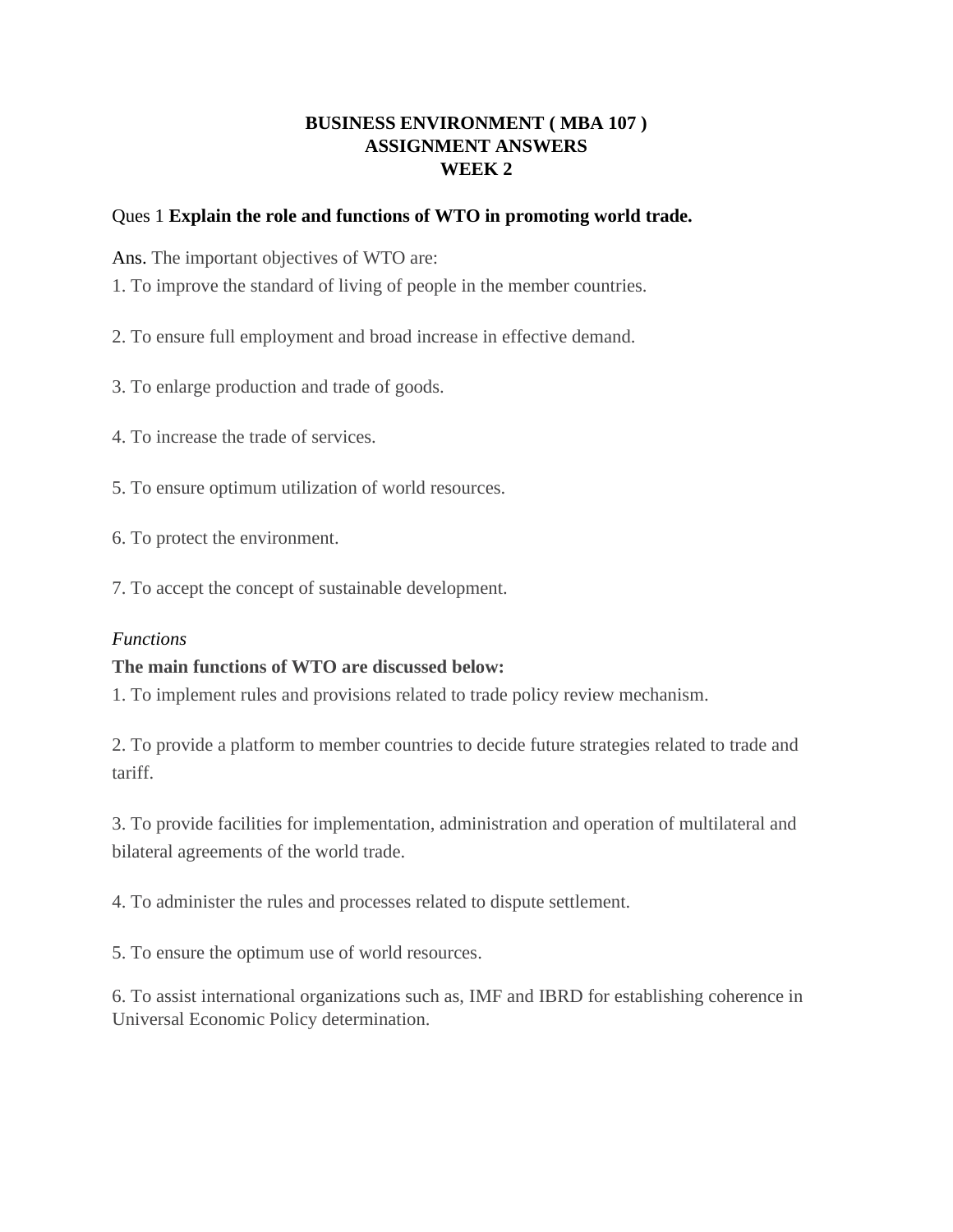WTO facilitates implementation, administration and smooth operations of trade agreements between the countries. It provides a forum for the trade negotiations between its member countries. Settlements of disputes between the member countries through the established rules and regulations. Since its launch in 1995, the World Trade Organisation (WTO) has played a crucial role in regulating global trade and settling international disputes. With trading tensions between nations on the rise, and some parties calling for the body to be reformed, it's worth exploring why the WTO is an important part of international business. The Importance of the WTO to World Trade.

The WTO is at the forefront of efforts to ensure unimpeded global free trade and reduce trade barriers, operating on a rules-based multilateral system. It has made important contributions to the progress made around the world towards promoting global trade. This has led to the growth of a number of economies, the emergence of new markets – all important factors not only in improving business, but also in lifting people out of poverty. It does this by implementing, regulating and operating trade agreements between countries, and provides a fair forum for trade negotiations between member countries, mediating on disputes as they arise. It aims to help with imports, exports and conducting trade fairly. The WTO also cooperates with the IMF (International Monitory Fund) and World Bank to ensure global economic policies are fair and cohesive. Therefore, it isn't a matter of the WTO being important for international business, but of it being absolutely fundamental. Different countries operate on different regulations and rules between different countries, and it's not easy for an international business to stay on top of these when it operates in multiple countries. But the job would be a lot more difficult if these rules were unfair or unreliable, or not consistently applied. The importance of a regulatory body such as the WTO is especially pressing at a time of such pronounced global uncertainty – several of its members are currently using it to dispute President Trump's Trade tariffs, while a no-deal Brexit scenario would likely see the UK revert to WTO rule. Understanding the work and nature of the WTO is therefore an important part of remaining aware of the changing landscape of international landscape. In uncertain times, having the right advice and support is crucial – Galvin International can provide your business with the clarity and expertise that you need to ensure your international market expansion is a success. Get in touch to find out more.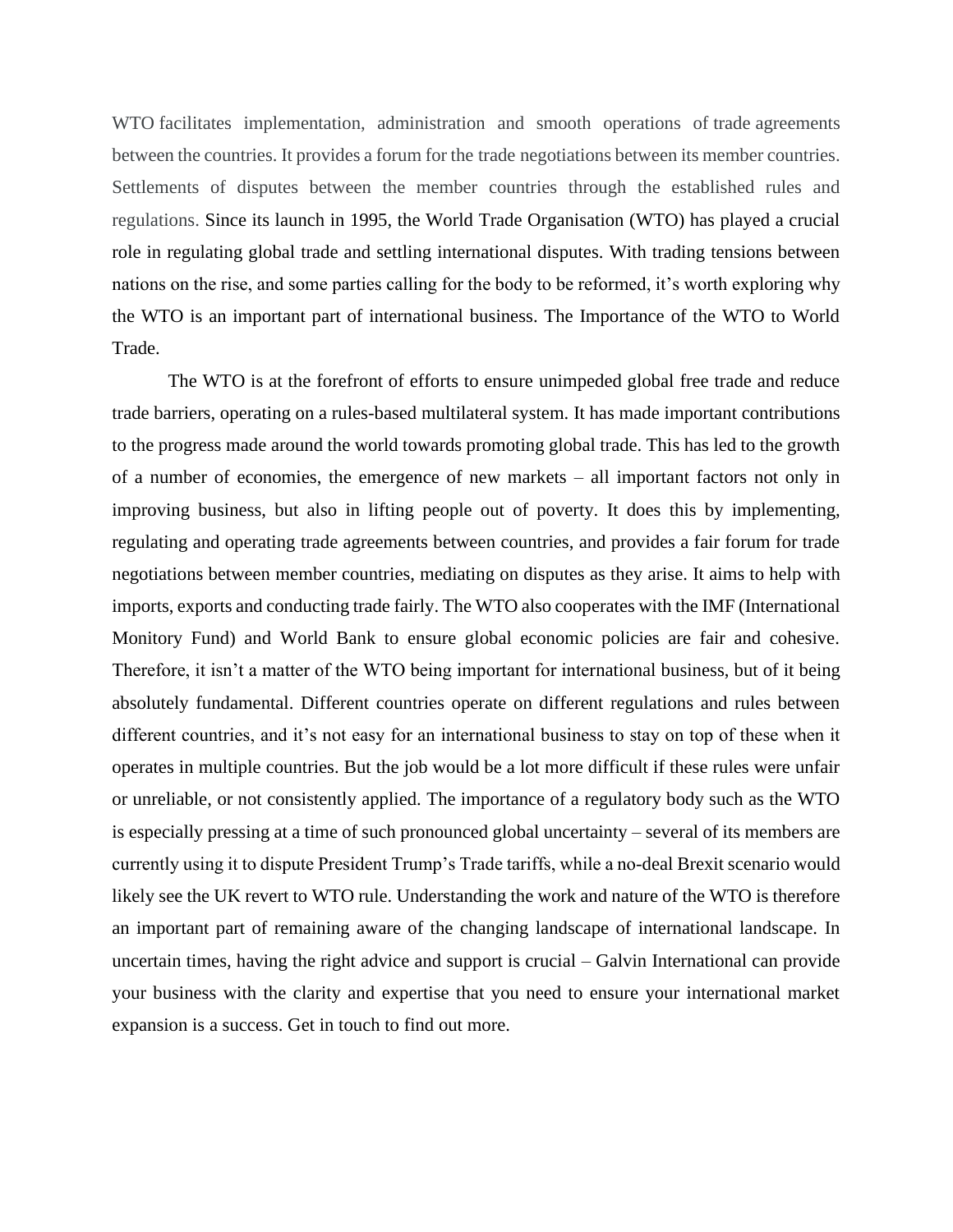# **Ques 2. Explain the dumping and antidumping measures taken by government of India.**

**Ans.** Dumping: Remedial measures taken by Government of India vis a vis WTO provisions regarding dumping!

The sale of products for exports at a price less than the 'normal value' where normal value means roughly the price for which those some products are sold on the home or exporting market.

It is considered to be an unfair trade practices and as such, is prohibited under many national laws. Following are the types of dumping

# *1. Sporadic Dumping:*

Occasional sale of a commodity at below cost in order to unload an unforeseen and temporary surplus of the commodity without having to reduce domestic prices.

# *2. Predatory Dumping:*

Temporary sale of a commodity at below cost or a lower price abroad in order to derive foreign producers out of business after which prices are raised to take advantage of the monopoly power abroad.

# *3. Persistent Dumping:*

Continuous tendency of a domestic monopolistic to maximise the total profits by selling the commodity at a higher price in the domestic market than internationally.

The under-developed countries resort to dumping their additional produce in the developing countries like India. In such conditions, in India, to conserve the production of the regional farmers, a quantitative restriction is put and otherwise higher income tax is incurred. These days according to the recommendations of the World Trade Organisation, the quantitative restriction has been abolished and a huge decrease in income tax was also being done. In such a scenario, to solve the problem of dumping Indian Government has taken certain steps. For this under commerce ministry an organisation called "Directorate of Anti-Dumping" has been established. The organisation keeps an eye on the matters related to dumping and various taxes. Under WTO, those countries which are influenced by dumping can adopt preventative measures.

India has taken advantage and it has adopted the measures to provide preservation to its produce through "Anti Dumping Duty". Similarly, to end the problem of dumping, India has scarted giving subsidy to its farmers so that they can increase their produce and the dumping of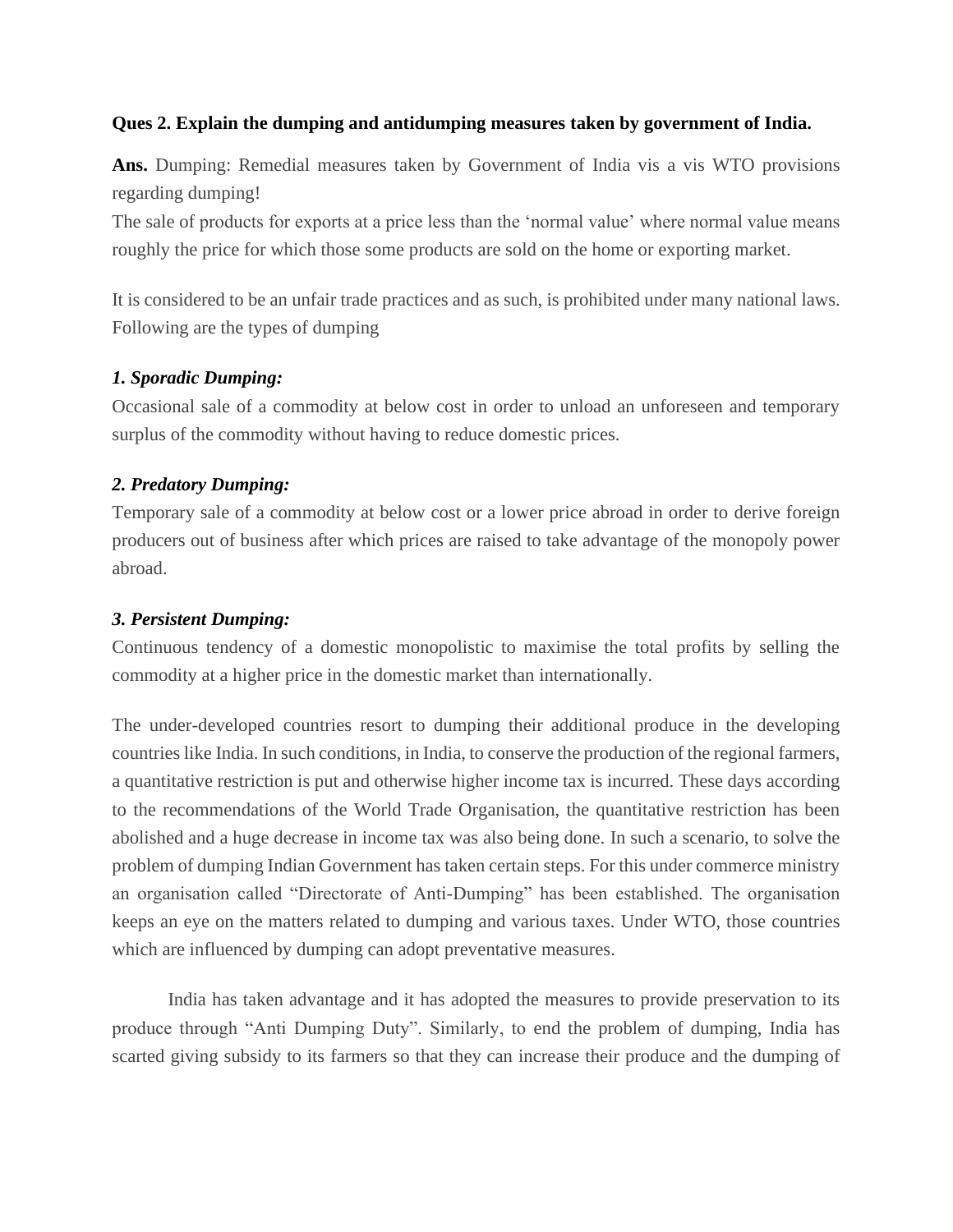food stuff by the under developed countries can end. By counter vailing duty and special additional surcharges dumping can be checked.

Anti-dumping measures can only be applied if the dumping is hurting the industry in the Importing country. Therefore, a detail investigation has to be conducted according to specified rules first. The investigation must evaluate all relevant economic factors that have a bearing on the state of industry in question. If the investigation shows dumping is taking place and domestic industry is being hurt, the exporting company can undertake to raise its price to an agreed level in an order to anti-dumping import duty. Anti-dumping measure must expire five years after the date of imposition unless a review shows that ending the measure would lead to injury. Anti-dumping investigations are to end immediately in cases where the authorities determine that the margin of dumping is insignificantly small (defined as less than 2% of the export price of the product. Other conditions are also set. For example, the investigations also have to end if the volume of dumped imports is negligible (i.e. that is volume from one country is less than 3% of total imports of that products- although investigations can proceed if several countries, each supplying less that 3% of the imports, together account for 7% or more of total imports). The agreement says member countries must inform the committee on Anti0dumping practices about all preliminary and final anti0dumping actions, promptly and in detail. They must also report on all investigations twice a year. When differences arise, members are encouraged to consult each other. They can also use the WTO's dispute settlement procedure.

#### **India and Anti-Dumping**

In India, anti-dumping actions are taken by the Directorate of Anti-dumping and Allied Duties, Ministry of Commerce, as per the Customs Tariff Act, 1975, as amended in 1995 based on Article VI GATT 1994. For the government to initiate anti-dumping action the Indian industry must be able to show that dumped import are casing or threatening to cause material injury to the Indian Domestic industries. Obviously the ability of India to do so depends on proper environmental monitoring, data base and procedural familiarity.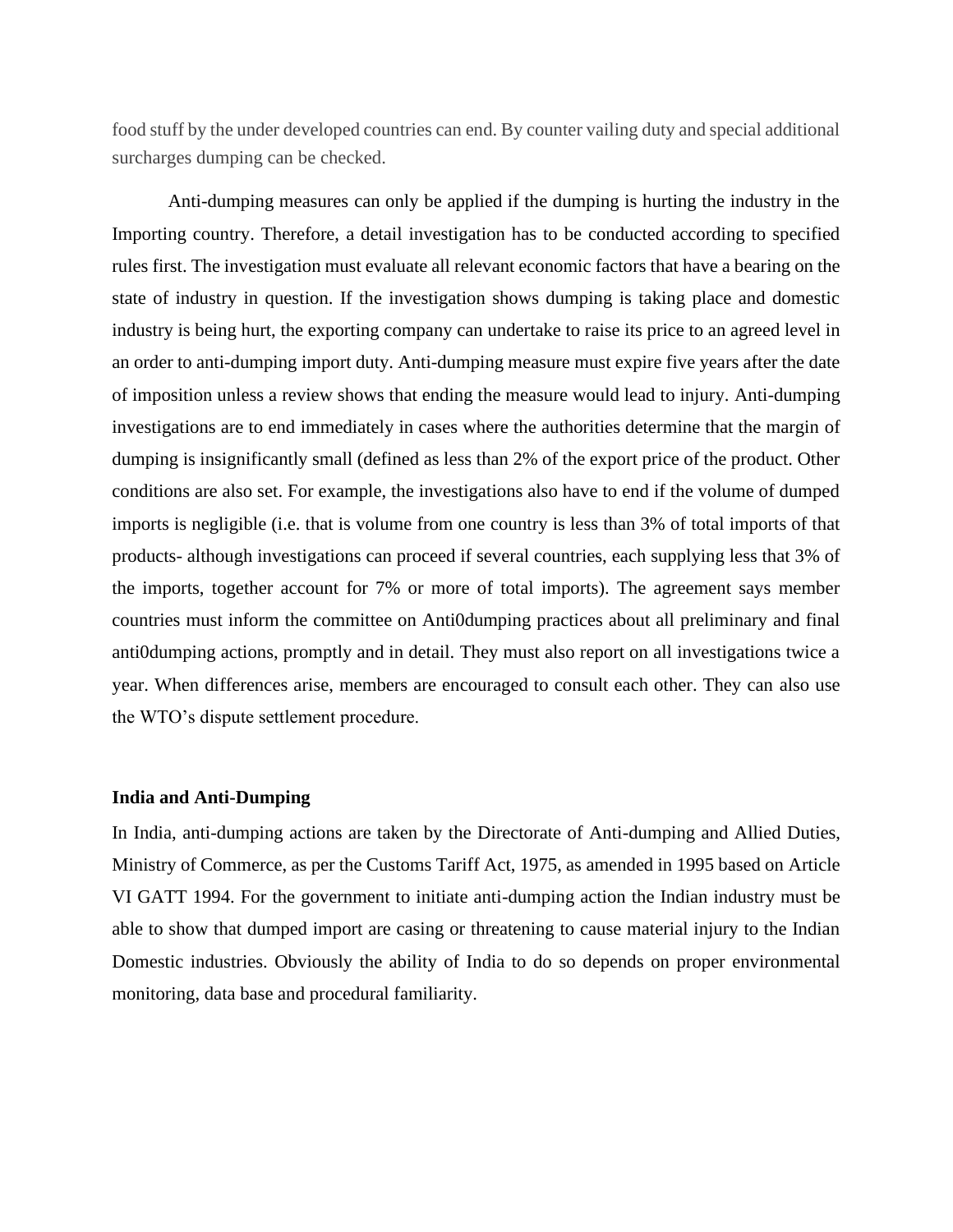Material retardation to the establishment of an industry is also regarded as injury. For anti0dumping action a causal link between the material injury being suffered by the Indian industries and the dumped import must be established. The economic and financial impact of the dumped imports on the Indian Industries concern can be demonstrated, inter-allia, by decline in output loss of sells, loss of market shares, reduce profits, decline in productivity, decline in capacity utilization, reduce return on investment, price effects, and adverse effects on cash flow, employment, wage, growth, investments, ability to raise capital etc. Anti-dumping actions may be suspended or terminated if the exporter concern furnishes and under taking to revise the price to remove the dumping the injurious effect of dumping the rules also provide for retrospective measures in certain cases.

# **Ques.3 What should be done with sick industries. Should they be closed Or revamped. Give reasons for your answer.**

**Ans**. Industrial sickness is defined all over the world as "an industrial company which has, at the end of any financial year, accumulated losses equal to, or exceeding, its entire net worth and has also suffered cash losses in such financial year and the financial year immediately preceding such financial year".

#### *Industrial Sickness and the Economy*

Widespread industrial sickness impacts the economy in a number of ways. It can result in loss of government revenue, tying up scarce resources in sick units, increasing non-performing assets held by banks and financial institutions, increasing unemployment, loss of production and poor productivity. SICA was implemented to rectify these adverse socioeconomic consequences.

#### *Causes of Industrial Sickness*

The Sick Industrial Companies Act (SICA) identified a number of internal and external factors responsible for this epidemic. Internal factors within the organizations included mismanagement, overestimation of demand, wrong location, poor project implementation, unwarranted expansion, personal extravagance, failure to modernize and poor labor-management relationships. External factors included an energy crisis, raw materials shortage, infrastructure bottlenecks, inadequate credit facilities, technological changes, and global market forces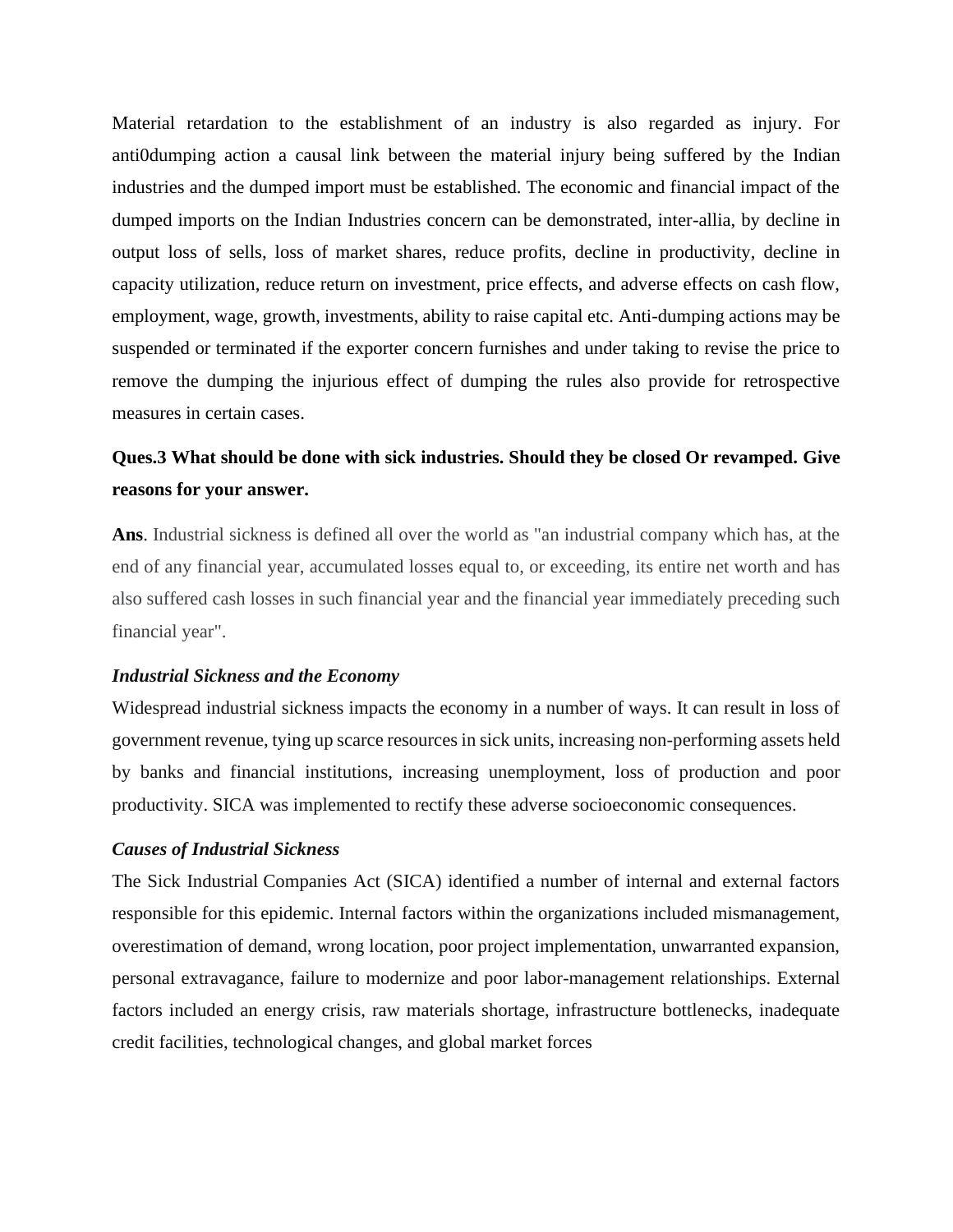# Suggestions for Rehabilitation of Sick Units:

The rehabilitation of sick units or restoring them to normal health is a matter of great urgency in view of the serious social, economic and political consequences of industrial illness.

#### **The following measures may be suggested:**

## **(i) Cooperation between Term-Lending Institutions and Commercial Banks:**

Since commercial banks provide working capital, they are in a position to know about the working of industrial concern. But assistance from term-lending institutions is also essential for rescue operations.

## **(ii) Coordination between Various Government Agencies:**

All government agencies, both regulatory and promotional, must join hands to restore sick units to health.

(iii) Full cooperation from various suppliers,' unsecured creditors and other stakeholders, particularly from the employees, is also essential to take the concern out of the difficulties in which it is involved.

# **(iv) Willing Cooperation and Clear Understanding with the Project Promoters:**

Generally there is a lack of trust and confidence among the various interests concerned. It is found that government agencies and dealing institutions are more worried about their money and are anxious to recover them instead of curing of the health of the sick units.

#### **(v) Checking Over-Valuation of Inventories:**

The banks should verify on a regular basis the valuation of inventories both in terms of quantity and price. This would prevent over-borrowing on the hypothecation of inventories.

#### **(vi) Marketing:**

There should be well organised and scientific marketing by the project promoters otherwise launching of a project will be a leap in the dark. Good marketing arrangements will prevent industrial sickness.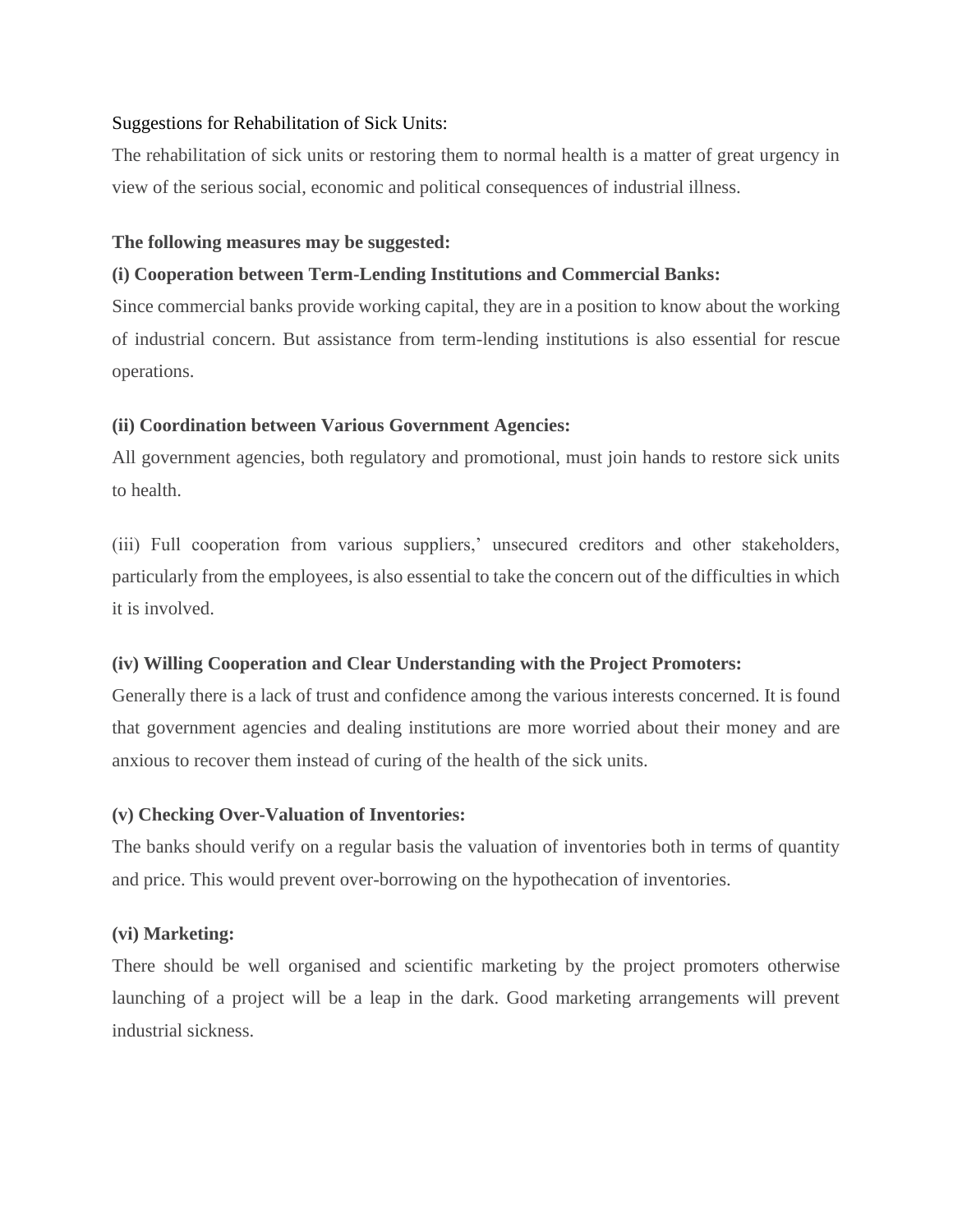# **(vii) Recovery of Outstanding:**

Every effort should be made to realize outstanding advances so that the concern is able to gather funds to avoid sickness.

## **(viii) Modernisation of Machinery:**

If the sick unit is to be restored to health, old and obsolete machinery and outdated technology should be discarded at the earliest.

## **(ix) Improving Labour Relations:**

Restrictive labour and unreasonable trade unions are great obstacles. Improving labour relations will go a long way in curing industrial sickness.

# **(x) Efficient Management:**

If necessary inefficient management should be replaced. The key to industrial health lies in alert and efficient management. The management should show a calm approach, patience and perseverance, courage and ability to steer in bad weather.

# **(xi) Performance Incentives:**

It is necessary to offer performance incentives to the executives and the workers to induce them to put in their best efforts. This will be quite helpful in curing industrial sickness.

# **(xii) Sympathetic Government Attitude:**

During periods of industrial illness the government agencies should adopt a sympathetic and understanding attitude so that the problem is not aggravated but moves towards a solution instead.

# **(xiii) Austerity and Economy:**

Austerity and disciplines should be enforced at all levels. Every effort should be made in raising funds internally through the sale of excess assets, surplus machinery, etc. Uncalled for tours, lavish entertainments, unnecessary personal expenses should be ruthlessly cut down

## **Conclusion:**

In view of the large-scale industrial sickness it would be necessary to organize a task force consisting of competent and experienced executives in various branches of business to go into the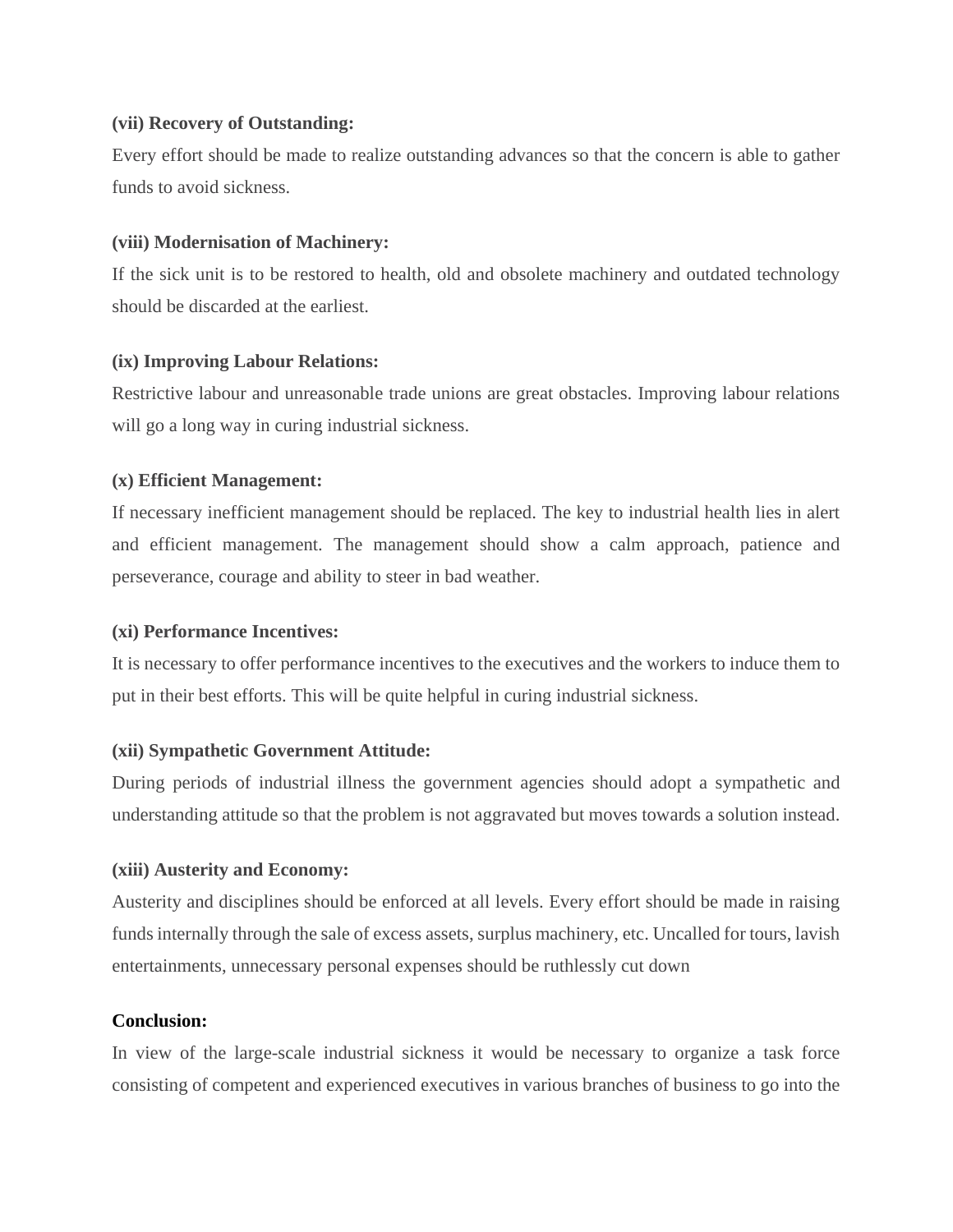case and monitor recovery. Rehabilitation of sick units is not an easy and simple affair. An allround effort is necessary to root out the disease, first necessary step is the identification of sick units which can be made viable through renovation, expansion, and diversification. Units beyond recovery should be wound up.

The second step is the reconstitution of management. Where the management is unwilling or unable to play its proper role, the financial institutions and the government agencies should intervene to fulfill their large social responsibility of ensuring efficient use of national resources. Since industrial sickness is due both to external causes, e.g., general recession, and internal causes like dishonest and inefficient management, the remedy mus6t also lie in both directions.

With a view to meeting the situation, the early warning system is strengthened. Viability studies should be undertaken to identify the sick units including creeping sickness which could be eventually restored to health with additional financial aid on liberal and easy terms. To an extent increase in industrial sickness is inevitable result of the very process of modernisation or technological development industry. It is natural that the units which cannot keep pace with the ongoing technological change will become sick, they should be allowed to wind up.

# **Ques 4. What economic changes were initiated by the government under the industrial policy, 1991? What impact have these changes Made on business and industry.**

**Ans.** Industrial policy is an important means for governments to promote industrial development and accelerate economic growth. This paper mainly uses the Chinese Law and Regulation Database as the source of the relevant laws and regulations of China's industrial policies from 2003 to 2015. On this basis, it empirically examines the impact of industrial policies on economic growth. The study finds that China's industrial policy has significant positive effects on economic growth and that industrial structure rationalization is an important channel of industrial policy to improve economic growth. The findings are also valid under a series of robustness tests and endogenous corrections. The results of heterogeneity tests confirm that there are heterogeneous effects pertaining to industrial policy on economic growth among different sub-regional areas, administrative levels, industrial development stages, and industrial policy types. Overall, this paper supports the hypothesis that industrial policy has positive effects on economic growth and, accordingly, provides a basis for industrial policy implementation. The New Industrial Policy of 1991 comes at the center of economic reforms that launched during the early 1990s. All the later reform measures were derived out of the new industrial policy. The Policy has brought comprehensive changes in economic regulation in the country. As the name suggests, these reform measures were made in different areas related to the industrial sector.

Because of the large-scale changes, the Industrial Policy of 1991 or the new industrial policy represents a major change from the early policy of 1956.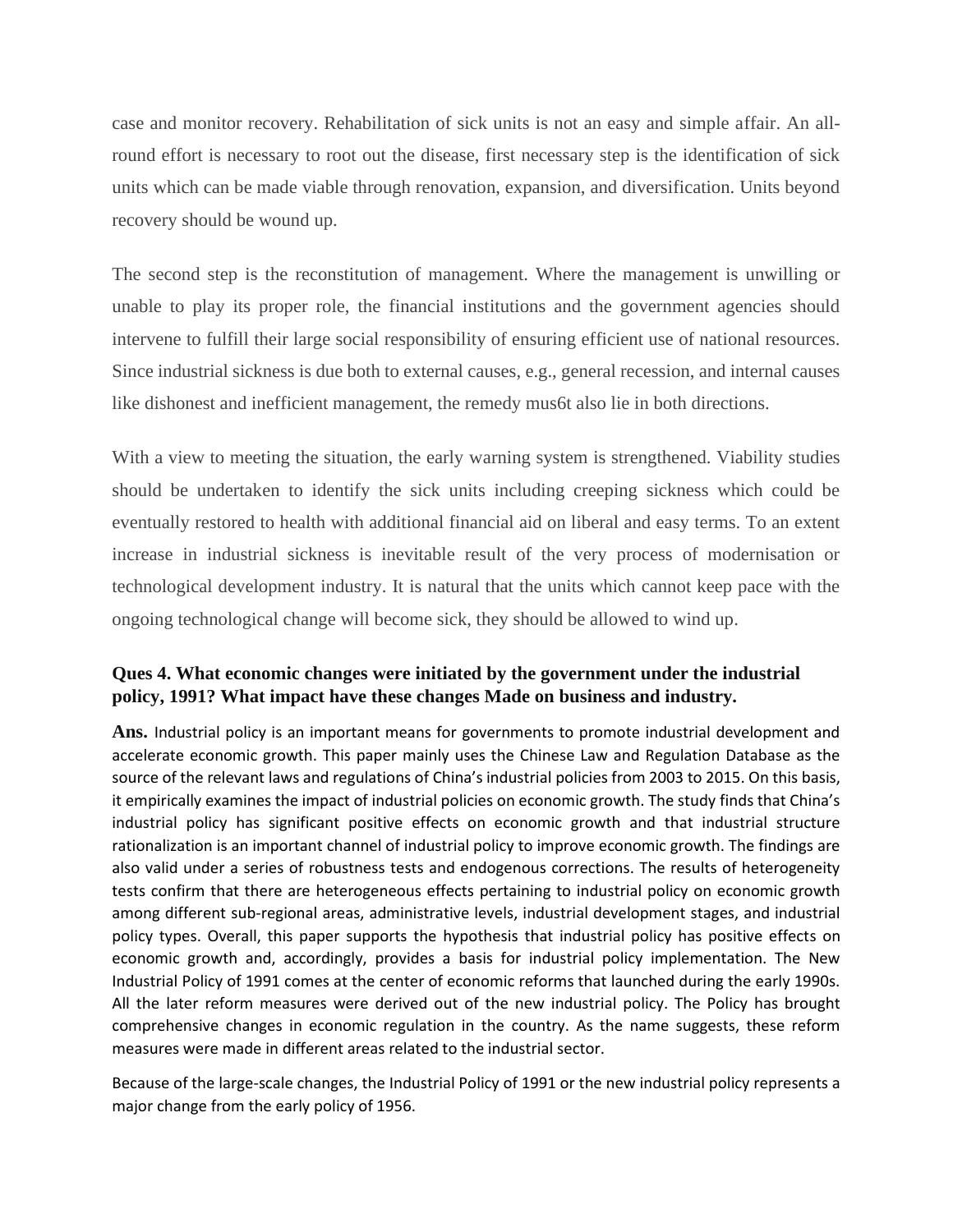The new policy contained policy directions for reforms and thus for LPG (Liberalisation, Privatisation and Globalisation). It enlarged the scope of private sector participation to almost all industrial sectors except three (modified). Simultaneously, the policy has given welcome to foreign investment and foreign technology. Since 1991, the country's policy on foreign investment is gradually evolving through the introduction of liberalization measures in a phase-wise manner.

Perhaps, the most welcome change under the new industrial policy was the abolition of the practice of industrial licensing. The1991 policy has limited industrial licensing to less than fifteen sectors. It means that to start an industry, one has to go for license and waiting only in the case of these few selected industries. This has ended the era of license raj or red tapism in the country. The 1991 industrial policy contained the root of the liberalization, privatization and globalization drive made in the country in the later period. The policy has brought changes in the following aspects of industrial regulation:

- 1. Industrial delicensing
- 2. Deregulation of the industrial sector
- 3. Public sector policy (dereservation and reform of PSEs)
- 4. Abolition of MRTP Act
- 5. Foreign investment policy and foreign technology policy.

1. Industrial delicensing policy or the end of red tapism: the most important part of the new industrial policy of 1991 was the end of the industrial licensing or the license raj or red tapism. Under the industrial licensing policies, private sector firms have to secure licenses to start an industry. This has created long delays in the start up of industries. The industrial policy of 1991 has almost abandoned the industrial licensing system. It has reduced industrial licensing to fifteen sectors. Now only 13 sector need license for starting an industrial operation.

2. Dereservation of the industrial sector– Previously, the public sector has given reservation especially in the capital goods and key industries. Under industrial deregulation, most of the industrial sectors was opened to the private sector as well. Previously, most of the industrial sectors were reserved to the public sector. Under the new industrial policy, only three sectors- atomic energy, mining and railways will continue as reserved for public sector. All other sectors have been opened for private sector participation.

3. Reforms related to the Public sector enterprises: reforms in the public sector were aimed at enhancing efficiency and competitiveness of the sector. The government identified strategic and priority areas for the public sector to concentrate. Similarly, loss making PSUs were sold to the private sector. The government has adopted disinvestment policy for the restructuring of the public sector in the country. at the same time autonomy has been given to PSU boards for efficient functioning.

4. Foreign investment policy: another major feature of the economic reform measure was it has given welcome to foreign investment and foreign technology. This measure has enhanced the industrial competition and improved business environment in the country. Foreign investment including FDI and FPI were allowed. Similarly, loan capital has also introduced in the country to attract foreign capital.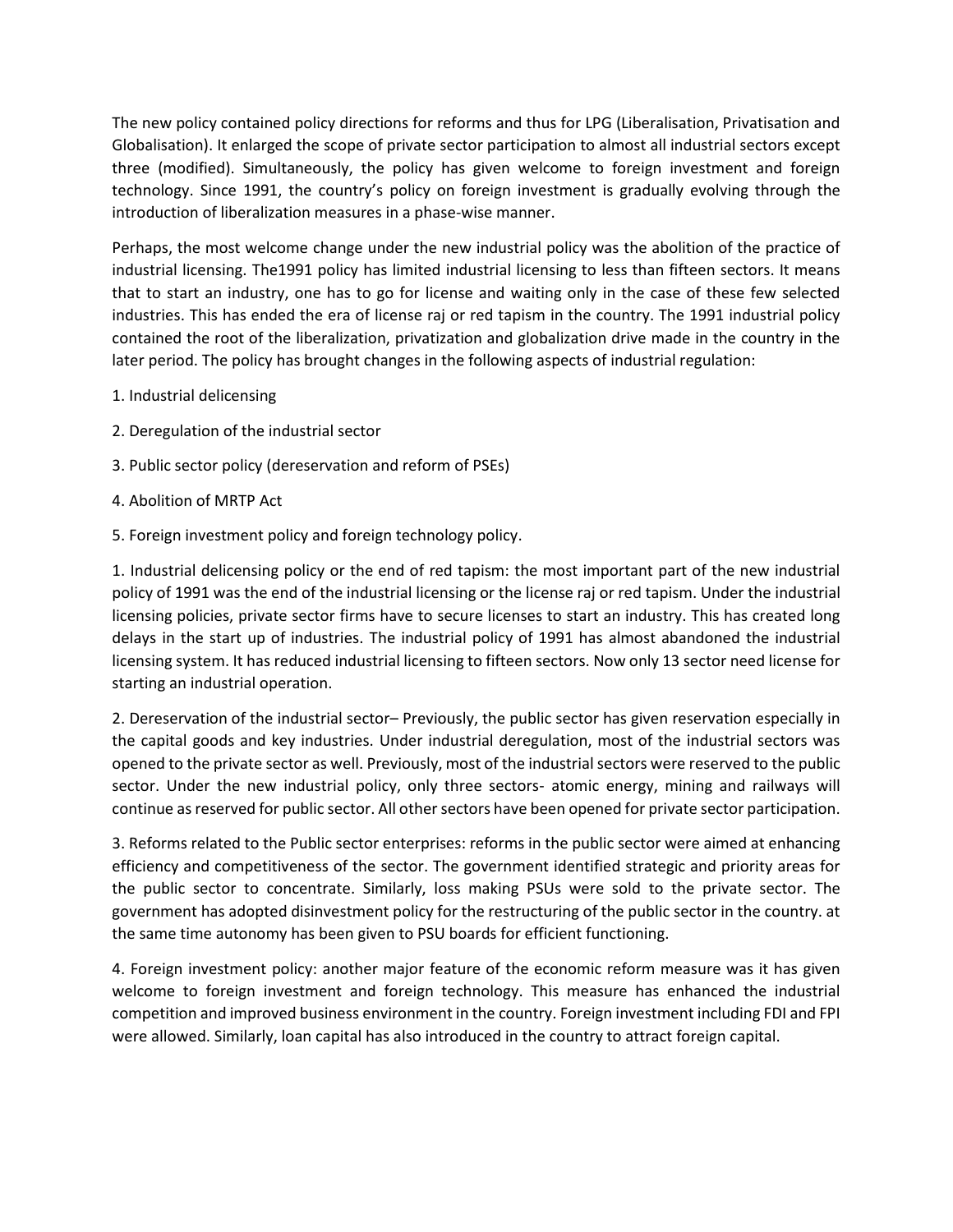5. Abolition of MRTP Act: The New Industrial Policy of 1991 has abolished the Monopoly and Restricted Trade Practice Act. In 2010, the Competition Commission has emerged as the watchdog in monitoring competitive practices in the economy.

The industrial policy of 1991 is the big reform introduced in Indian economy since independence. The policy caused big changes including emergence of a strong and competitive private sector and a sizable number of foreign companies in India.

# Ques 5. **Foreign capital plays a important role in the industrialization of any country. Elaborate by giving suitable examples.**

Ans. Everywhere in the world, including the developed countries, governments are vying with each other to attract foreign capital. The belief that foreign capital plays a constructive role in a country's economic development, it has become even stronger since mid-1980. The need for foreign capital arises because of the following reasons. In most developing countries like India, domestic capital is inadequate for the purpose of economic growth. Foreign capital is typically seen as a way of filling in gaps between the domestically available supplies of savings, foreign exchange, government revenue and the planned investment necessary to achieve developmental targets. To give an example of this 'savings-investment' gap, let us suppose that planned rate of growth output per annum is 7 percent and the capital-output ratio is 3 percent, then the rate of saving required is 21 percent.

If the saving that can be domestically mobilized is 16 percent, there is a shortfall or a savings gap of 5 percent. Thus the foremost contribution of foreign capital to national development is its role in filling the resource gap between targeted investment and locally mobilized savings. Foreign capital is needed to fill the gap between the targeted foreign exchange requirements and those derived from net export earnings plus net public foreign aid. This is generally called the foreign exchange or trade gap.

Impact of Multinational countries on the country and general population.

1. Promotion Foreign Investment:

In the recent years, external assistance to developing countries has been declining. This is because the donor developed countries have not been willing to part with a larger proportion of their GDP as assistance to developing countries. MNCs can bridge the gap between the requirements of foreign capital for increasing foreign investment in India. The liberalized foreign investment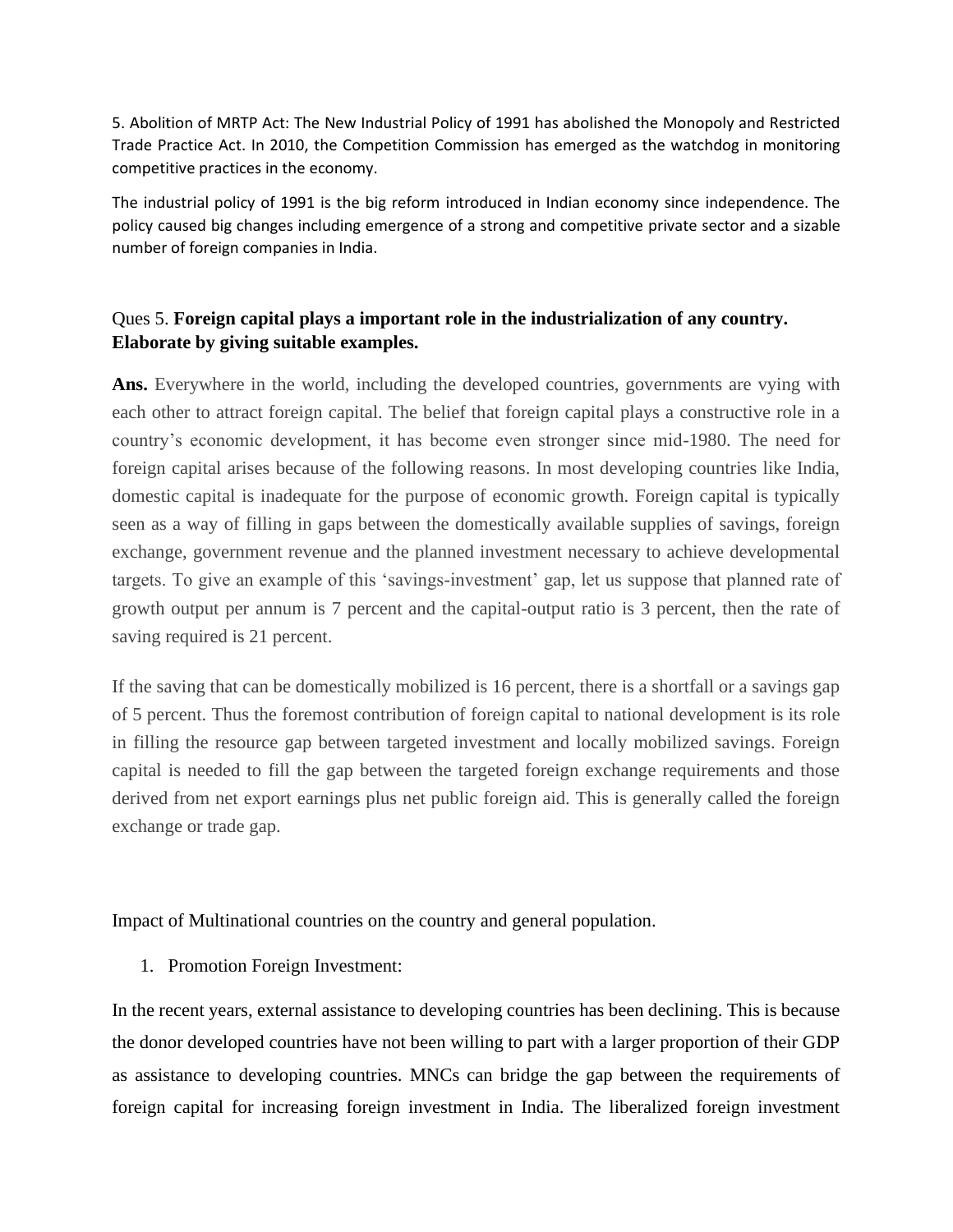pursued since 1991, allows MNCs to make investment in India subject to different ceilings fixed for different industries or projects. However, in some industries 100 per cent export-oriented units (EOUs) can be set up. It may be noted, like domestic investment, foreign investment has also a multiplier effect on income and employment in a country. For example, the effect of Suzuki firm's investment in Maruti Udyog manufacturing cars is not confined to income and employment for the workers and employees of Maruti Udyog but goes beyond that. Many workers are employed in dealer firms who sell Maruti cars.

Moreover, many intermediate goods are supplied by Indian suppliers to Maruti Udyog and for this many workers are employed by them to manufacture various parts and components used in Maruti cars. Thus their incomes also go up by investment by a Japanese multinational in Maruti Udyog Limited in India.

## **2. Non-Debt Creating Capital inflows:**

In pre-reform period in India when foreign direct investment by MNCs was discouraged, we relied heavily on external commercial borrowing (ECB) which was of debt-creating capital inflows. This raised the burden of external debt and debt service payments reached an alarming figure of our current account receipts. This created doubts about our ability to fulfill our debt obligations and there was a flight of capital from India and this resulted in balance of payments crisis in 1991. As direct foreign investment by multinational corporations represents non-debt creating capital inflows we can avoid the liability of debt-servicing payments. Moreover, the advantage of investment by MNCs lies in the fact that servicing of non-debt capital begins only when the MNC firm reaches the stage of making profits to repatriate Thus, MNCs can play an important role in reducing stress strains and on India's balance of payments (BOP).

#### **3. Technology Transfer:**

Another important role of multinational corporations is that they transfer sophisticated technology to developing countries which are essential for raising productivity of working class and enable us to start new productive ventures requiring high technology. Whenever, multinational firms set up their subsidiary production units or joint-venture units, they not only import new equipment and machinery embodying new technology but also skills and technical know-how to use the new equipment and machinery. As a result, the Indian workers and engineers come to know of new